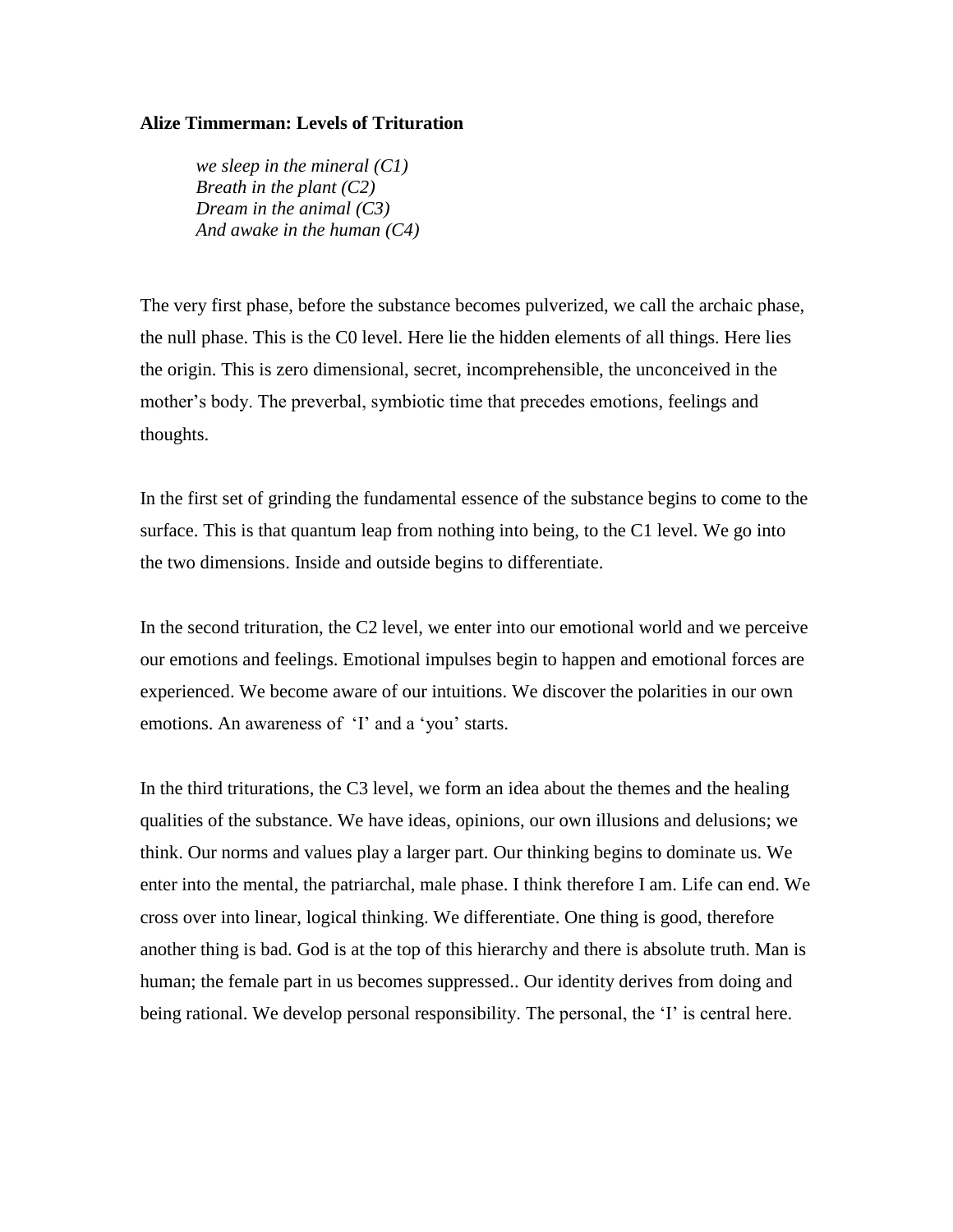In the fourth trituration, the C4 level, we experience that the physical, emotional, and mental worlds come together and begin to make sense as an interwoven whole. We start to experience the essence of the substance as a whole and we begin to understand it. BEING develops. Here we can feel one with a greater whole. The connection with the heart begins. We enter into the centre.

Because these different dimensions are now connected a universal freedom begins at C4. A huge feeling of stillness, peace and acceptance occurs. The essential force of the triturated substance works in a motivating and freeing manner which gives us vitality and insight allowing you to take a true step in your own developmental process and into the resonating force field in which you find yourself.

In the C4 level, humanity can experience this connectedness of all the various dimensions. In the C4 we have the freedom to feel connected with everything and yet we can be individually free. All encompassing love for everything begins. We have complete acceptance of and peace with the path we need to follow. This is the heart connection; love flows freely here, and vitality grows.

*When we experience an itch in the first trituration it is a physical itch. In the second trituration we experience the itch with emotion; the itch can make us angry; or it can bring us to tears. When we enter the third trituration and we experience an itch that makes us cry, we might have a judgment that this is unfair, and that it has to stop; we form an opinion about this itch. In the fourth trituration we understand why we have an itch and because we understand it we can accept and love what happened to us.* 

When I do triturations I experience an inward turning movement. With every trituration we sharpen all our senses and we become more attuned. We experience a substance without knowing what it is, and because we all approach the substance in our own unique way, we each experience a different part of the substance. These different begin to form a whole when we share our experiences.